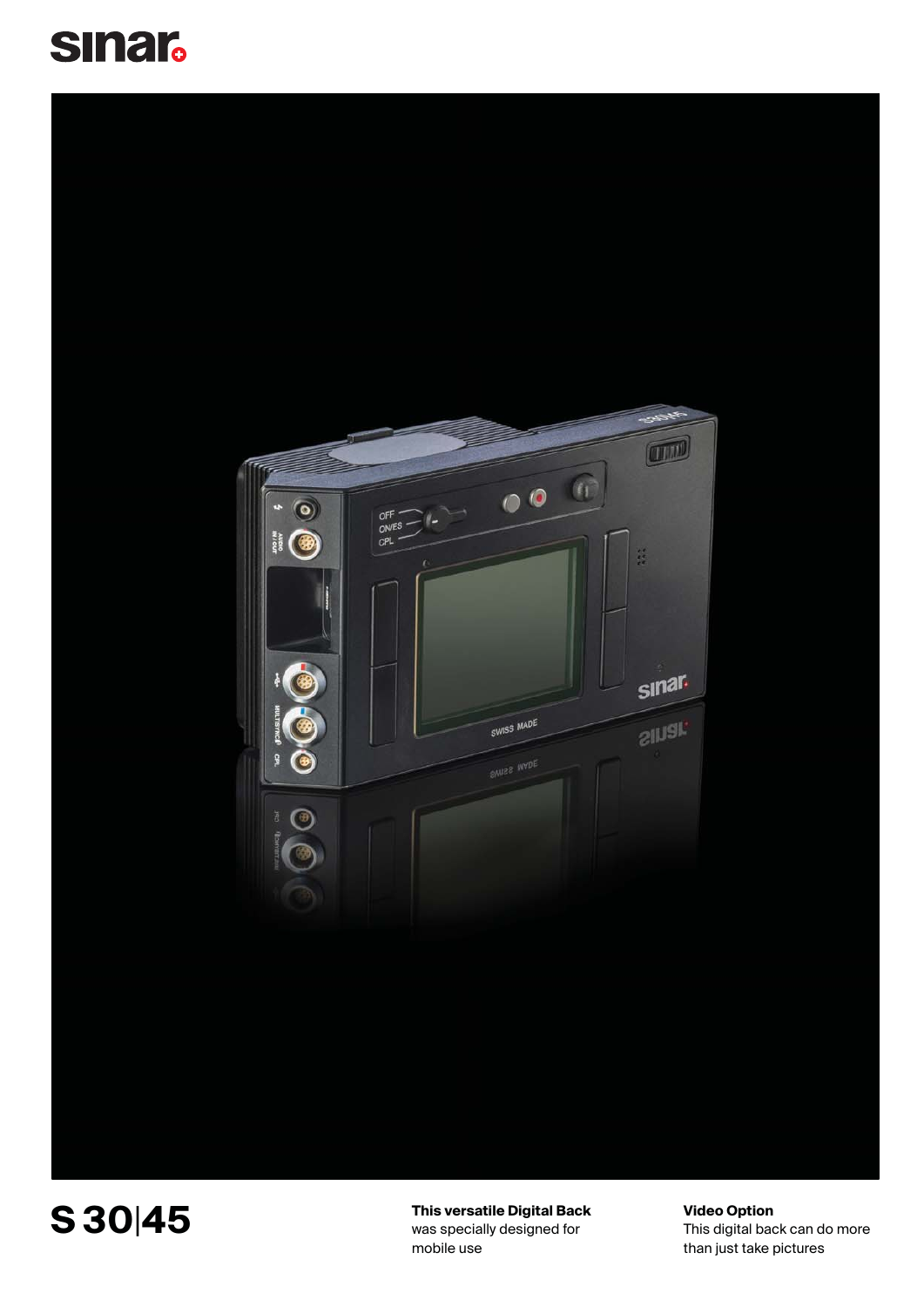# **Sinarback S 30|45 The Mobile Digital Back**

Don't want to forego reliable Sinar quality with its superior image either in the studio or on location? The new Sinarback S 30|45 was specially designed for mobile use. A high-resolution 3-inch display guarantees a perfect preview of images in every situation and displays a live image – and you even have the option of viewing images or shooting from an iPad. A CF and SD memory card slot ensures a reliable workflow when you're shooting on location. The back can be tethered via USB 3.0 and utilizes CaptureFlow software. Designed to work with all our view cameras, the S 30|45 digital back is ideal for shooting landscape photography with the Sinar lanTec.



# **A Digital Back with Built-in Video Option**

This digital back can do more than just take pictures. The Leica CMOS image sensor and a Leica Maestro II image processor also provide the option of shooting video, both Cine 4K and Full HD formats are available. That puts this Sinarback in a class by

itself, rendering it uniquely suited for shooting photos and video and opening up completely new horizons of creativity and efficiency for photographers.

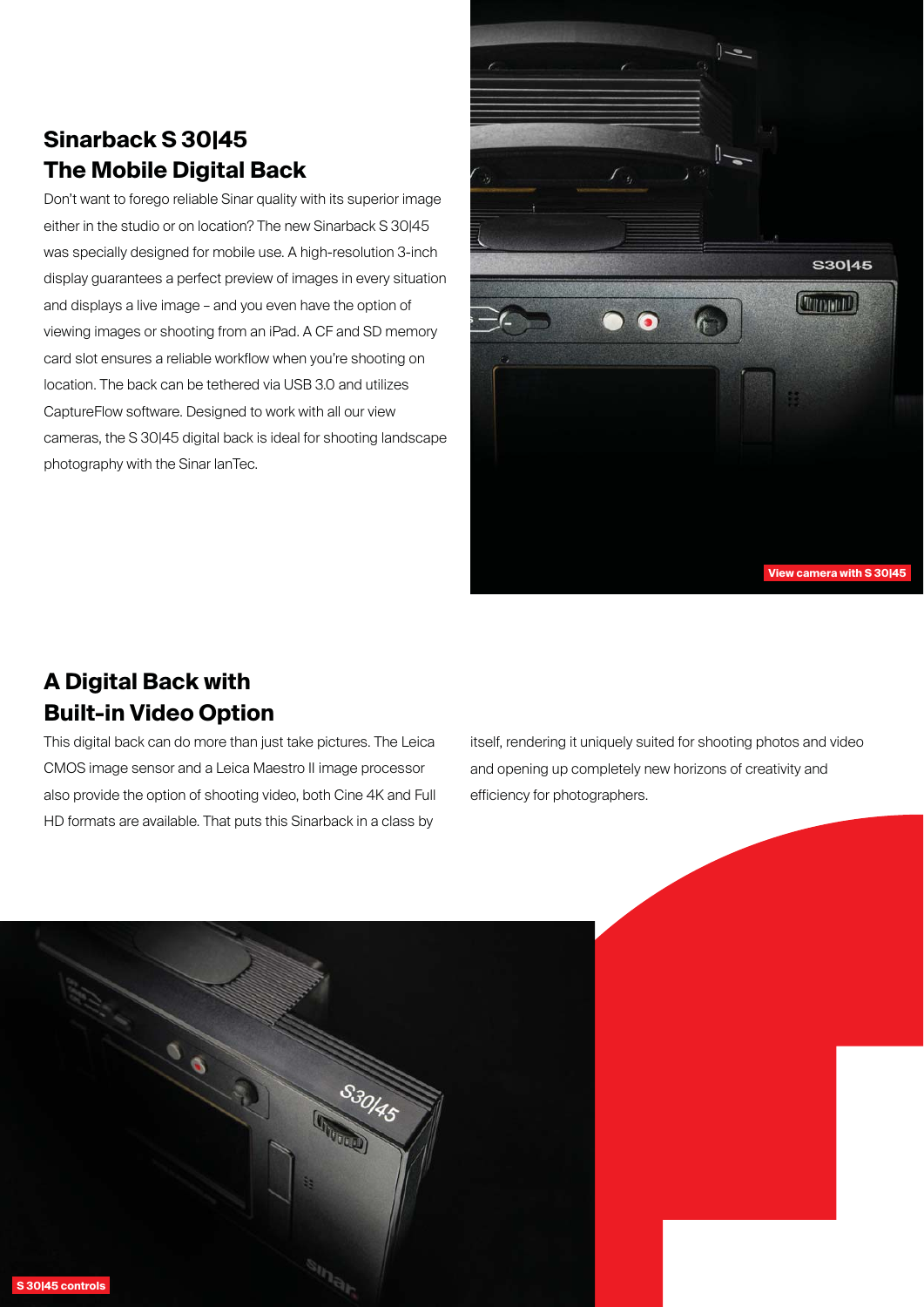# **Direct WLAN control leaves nothing to be desired**

You can connect an iPad directly to the new Sinarback S 30|45. This lets you see the live image directly or view shots already saved. You can also zoom, rate images and select camera functions from the app. As well as release the shutter. Having this option untethers you, makes camera operation intuitive and provides an optimized workflow with full control over the process.

# **Ergonomic, intuitive and robust**

When you are on the move, in addition to superior image quality, you expect one thing from your camera above all else: intuitive handling. That's why we paid particular attention to ergonomic and intuitive operation when developing the Sinarback S 30|45. And, of course, the digital back is as robust as you would expect from a mobile camera solution.





# **Sinar S-CS Adapter for Leica S Lenses**

The Sinarback S 30|45 provides maximum flexibility, extreme sensor sensitivity up to ISO 12500 and extensive features for still images and video in the highest quality. When productions require high mobility and superior image quality, photographers now have the option of using Leica S lenses in addition to the familiar Sinaron digital lenses! The new Sinar S-CS adapter makes this possible by providing a seamless connection. All Leica CS lenses are compatible with this system. So, the Sinarback S 30|45, the S-CS adapter and the Leica S central shutter lenses make up a system that serves as a compact and very simple-to-use unit.